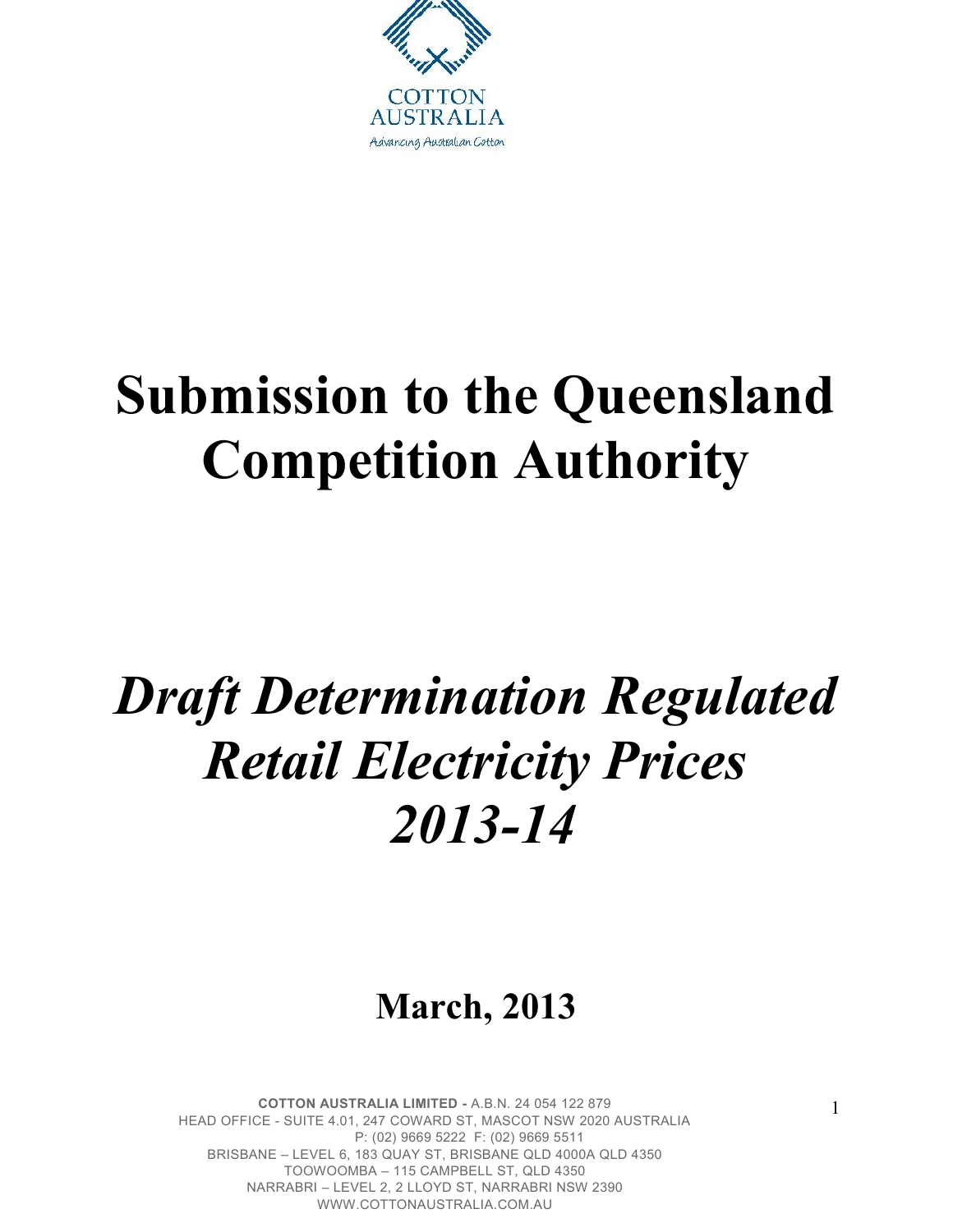

#### **Cotton Australia**

Cotton Australia is the key representative body for the Australian cotton growing industry. It helps the industry to work together to be world competitive and sustainable, and also tell the good news about the industry's achievements. Cotton Australia determines and drives the industry's strategic direction, retaining its strong focus on R&D, promoting the value of the industry, reporting on its environmental credibility, and implementing policy objectives in consultation with its stakeholders.

Cotton Australia works to ensure an environment conducive to efficient and sustainable cotton production. It has a key role in Best Management Practices (myBMP), an environmental management program for growers. This work has seen a significant improvement in the environmental performance of the industry, with huge improvements in water use efficiency, significant reductions in pesticide use, and millions of dollars invested into R&D.

The Australian cotton industry directly employs thousands of Australian's and this year will contribute over \$1 billion to the Queensland economy.

Cotton Australia welcomes the opportunity to provide this submission to the Queensland Competition Authority's (QCA) on its *Draft Determination - Regulated Retail Electricity Prices 2013-14*.

Cotton Australia is a member of the Queensland Farmers Federation (QFF).

Cotton Australia is aware that QFF will also be making a submission on this Draft Determination, and while Cotton Australia is confident that this submission will reflect the views of QFF, if there is any divergence of views expressed then Cotton Australia's position is the one outlined in this paper.

For further information on this submission please contact Cotton Australia's Queensland Policy Manager Michael Murray – 0427 707 868 or [michaelm@cotton.org.au](mailto:michaelm@cotton.org.au).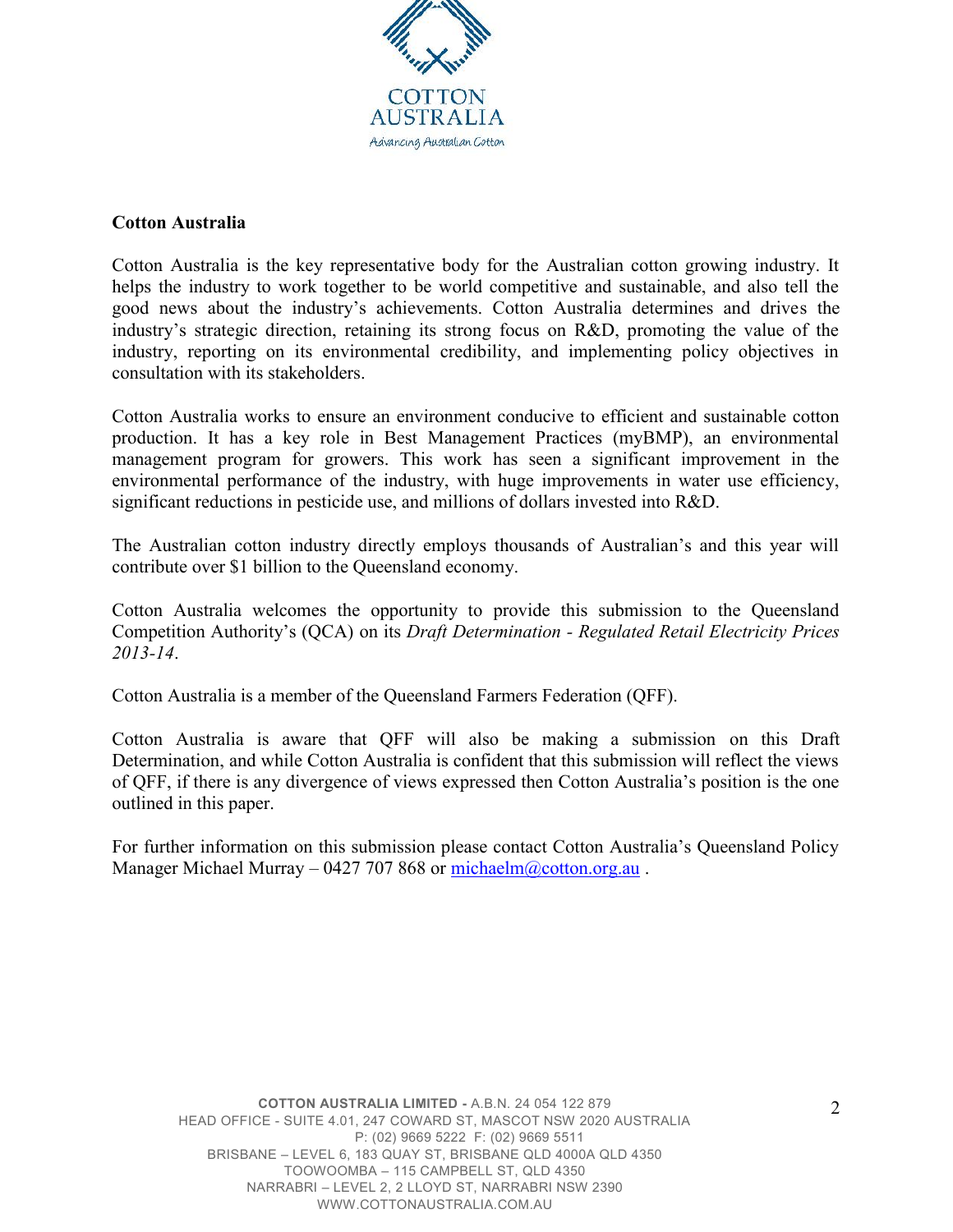

#### **Recommendations**

- **1. That the QCA recommend to the State Government that it should call for a thorough, joint Federal/State Review of the electricity pricing framework.**
- **2. QCA undertake a robust analysis of the impact on price increases on the business profitability of business electricity users, and the analysis includes the effect of all State controlled price increases.**
- **3. That the Queensland Government instructs the QCA to fully investigate the true cost differential between peak and off-peak electricity supply, and establish tariffs which reflect these true differentials.**
- **4. That QCA adopt the use of a12-year Transition period based on the ATO's determination of the estimated life of irrigation infrastructure.**
- **5. That the QCA, electricity suppliers and irrigators develop tariffs attractive to "large" users, whose primary use of electricity is to pump available riverflows when they occur, acknowledging that these flows are both intermittent and unpredictable in nature.**
- **6. That the QCA removes the "headroom" allowance from its pricing recommendations, as it is a flawed and "dishonest" pathway towards improved competition.**
- **7. That the QCA recommend that the Queensland Government redirect its current subsidy payment from Ergon Retail to Ergon Network, as a cost neutral way of encouraging competition within the Ergon area at a retail level.**
- **8. QCA removes the escalation charge for 2013-14, and prior to the next electricity price setting thoroughly models the impact of increase prices on business profitability, and user behaviour when faced with increased charges, and take into account those finding when next considering the implementation of "escalation".**
- **9. That the QCA recommends to the Queensland Government that existing business deemed either as "Very Large" customers, or those that may one day be categorised as 'Very-Large" customers continue to be able to access "Non-Site Specific" Network charges, this would not limit the option of offering "Site Specific" network charges.**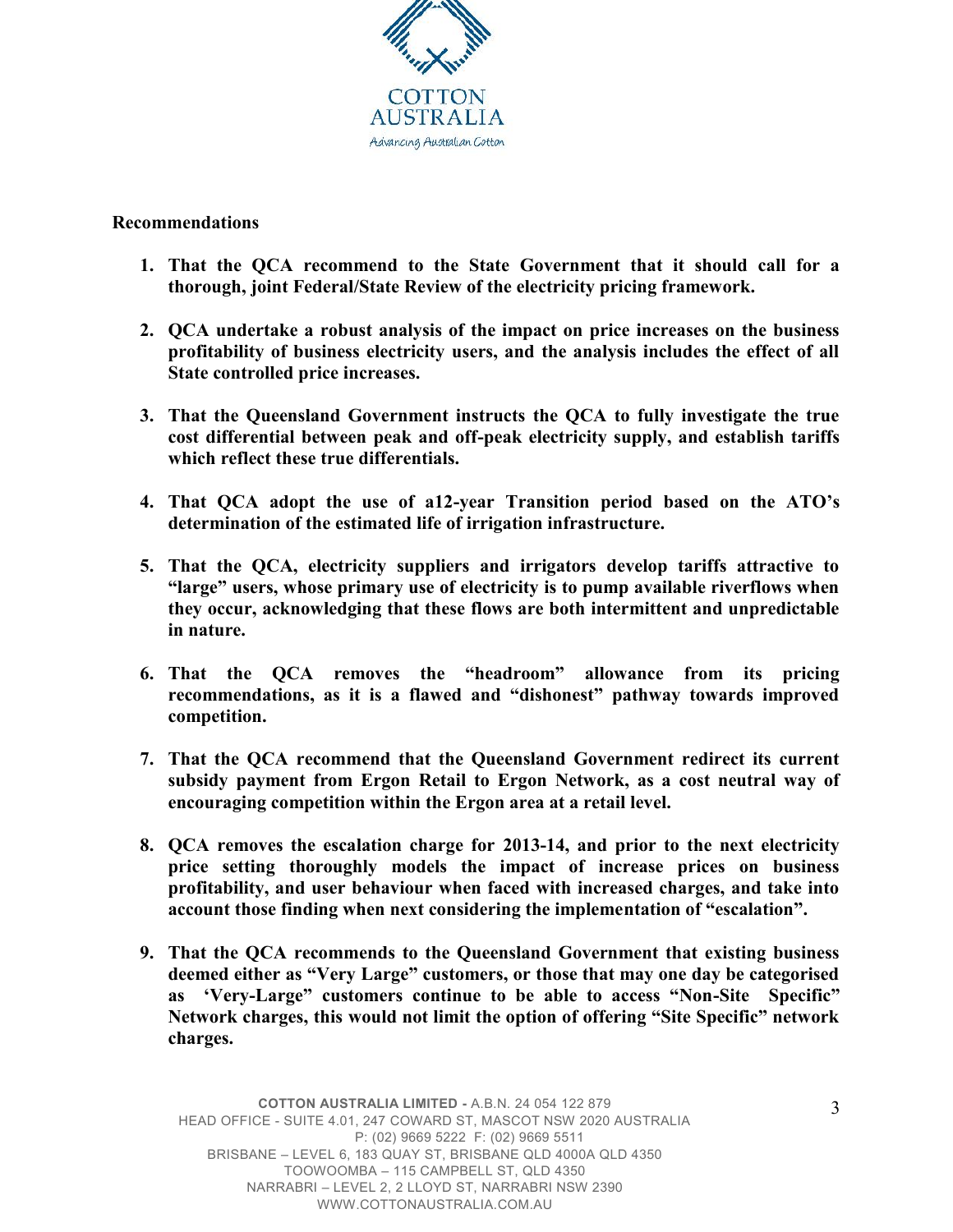

#### **General Comments**

Cotton Australia calls on the Queensland Competition Authority (QCA), the Queensland Government and the Australian Government to publicly acknowledge that something is very wrong with the pricing of electricity, when prices year-on-year increase at a rate that is many times greater than the cost of inflation.

Irrigation tariffs in 2013-14 are facing increases of 17.5% this coming financial year, for the current financial year it was 10%, 2012 7%, 2011, 13% and 2010 16%, while during this whole period annual inflation rates did not exceed 3%.

Cotton Australia acknowledges the limited scope the QCA has in determining retail tariffs, including its requirement to "pass through" the network charges, but strongly urges it to note in its final report any concerns it has about the price determination for the "N" component, and make recommendations on how these concerns can be addressed.

Further, while the QCA may be oblige to determine "cost reflective" pricing and tariff structures; it should also be acutely aware of the impact of its pricing recommendations on the viability of businesses and the communities they support.

Cotton Australia's primary concerns with the draft recommendation on electricity prices can be summarised as follows:

- The cumulative increases in irrigation tariffs between 2000 and 2013 of around 260% are not sustainable, and will only be further exacerbated by a 2014 increase of 17.5%, and expected future increase of the same order, as prices march towards "cost reflectivity.
- The OCA's modelling of the impact of the recommended price increases has been totally inadequate.
- There is no incentive in the non-obsolete tariffs to encourage off-peak, despite the fact that many irrigators have designed and installed their systems to maximise the use of off peak power.
- While the recognition of a seven-year transitional period at least demonstrates that the QCA has some appreciation of the potential impact of tariff reform, seven years is entirely inadequate given the effective service life of equipment that has been invested in to best much the tariff structures that were available at the time of installation.
- Regardless of the transition period, any move to force "large" irrigation customers onto demand charges, will simply force those users "off the grid" and have them adopt alternative energy sources, leading to "stranded" electricity supply assets.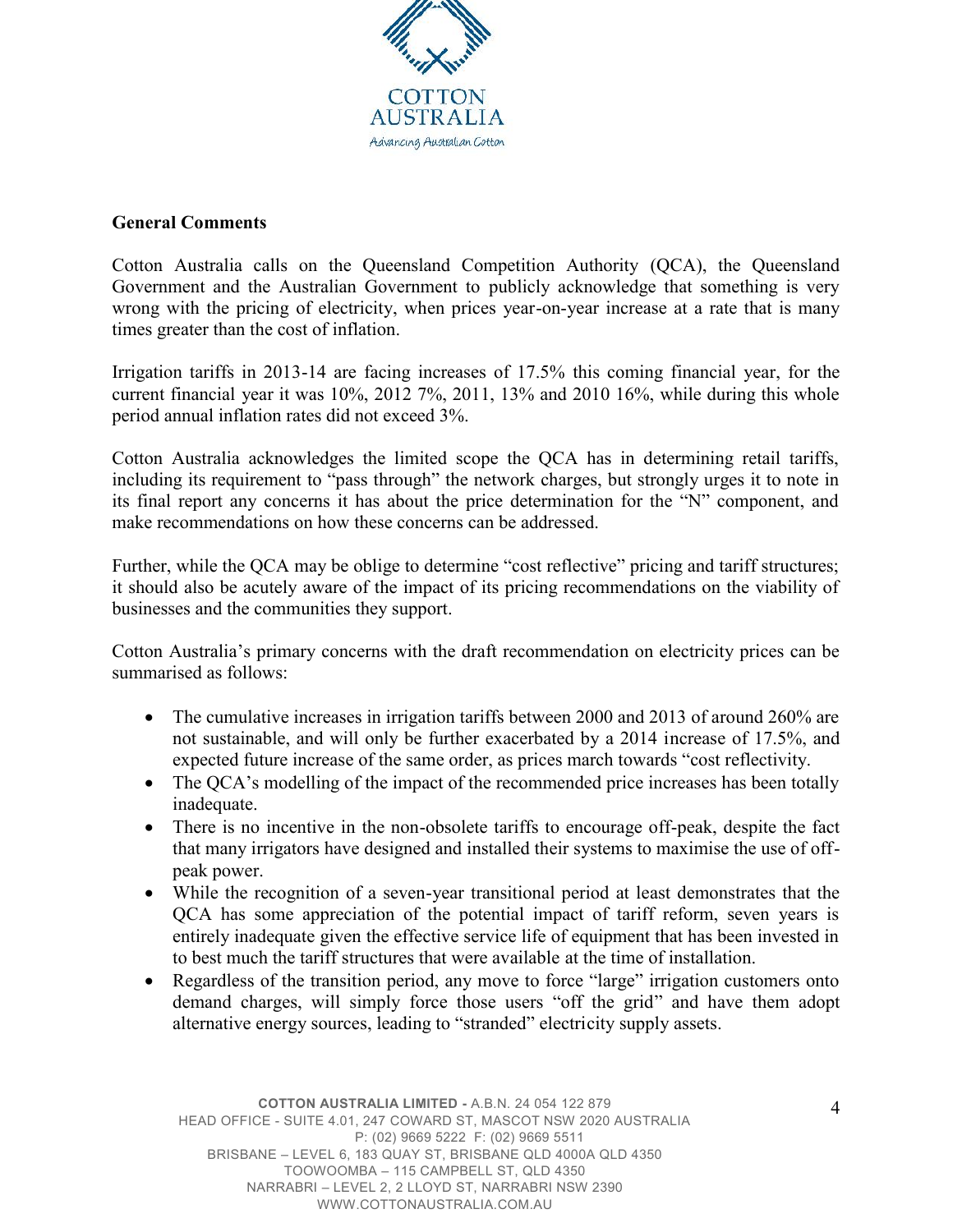

- The inclusion of a "headroom" allowance in Ergon area defies rational explanation, and undermines the intent of the Universal Tariff Policy and should be scrapped. It is an unjustifiable 5% impost.
- A more effective way to foster completion would be to direct the current government subsidy from Ergon retail, to Ergon network, which would give other retailers the opportunity to compete.
- The inclusion of an "escalation" component of 25%, to encourage transition from obsolete tariffs is unjustified, and in fact will only lead to unsustainable electricity prices, resulting in irrigation users swapping to alternative energy sources and causing the "stranding" of electricity supply assets.
- If adopted "Site-Specific" charges for Very Large customers will make regional cotton gins completely uneconomic, putting the industry's \$1 Billion contribution to the Queensland economy at risk.

#### **Each of the above "Bullet Points" are addressed in further detail below**

 *The cumulative increases in irrigation tariffs between 2000 and 2013 of around 260% are not sustainable, and will only be further exacerbated by a 2014 increase of 17.5%, and expected future increase of the same order, as prices march towards "cost reflectivity.*

While Cotton Australia notes that the QCA's task is to recommend "cost reflective" tariffs and transitional arrangements, it strongly urges QCA to make comment on the failures of a system that delivers cost increases far in excess of CPI year, on year, on year.

While QCA may have no choice to pass through Network costs, which are regulated by the Australian Energy Regulator, it is almost beyond believe that electricity consumers should wear the cost of failure to correctly match demand with infrastructure capital expenditure, and a decision to apply a return on capital of 9.83%. This simple rewards poor planning at the cost of consumers.

Electricity consumers, including irrigators, are wearing the cost of systemic failure in the electricity price mechanism. If an irrigator, producing peanuts for instance, produces more peanuts than the market can bear, then the irrigator will bear the cost through greatly reduced returns on his or her product. If a housing developer builds more houses than the market can bear, then the developer will bear the cost by either not being able to sell the house or only being able to sell them at a discounted prices, but in the electricity industry failure to match demand, with the distribution system, sees the loss borne by the consumer.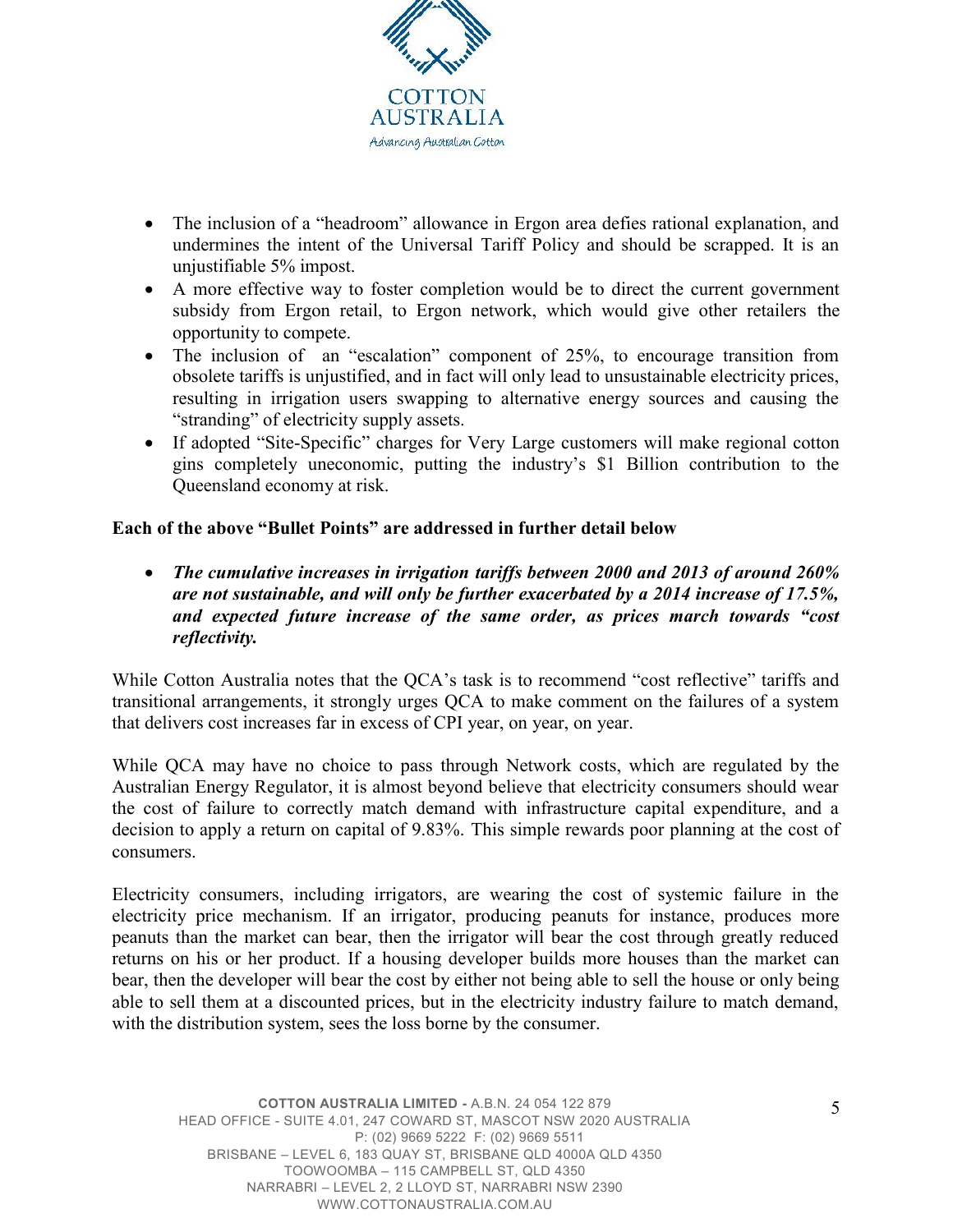

For the cotton industry we have seen power bills increased in the order of 350% since 2000. Graph 1 illustrates the effect of electricity price on one grower in the Emerald district. It should be noted that this graph reflects cost of a particular quarter's bill in 2000, extrapolated using the Tariff prices for the particular year, multiplied by the usage experienced in that quarter in 2000.



### **Graph 1**

Graph 2 shows the average price of cotton per bales since 1990, and clearly demonstrates that apart from a couple of significant spikes, cotton values have held within a very narrow band, and there has only been a very slight upward trend in the price.

It will be impossible for the cotton industry to continue to electricity price increases at rates that both far exceed inflation and increase in product price.

Cotton producers will have little choice but to either cease production or source cheaper forms of energy, which will only exacerbate the problem for remaining electricity users as costs will have to be recovered from fewer users.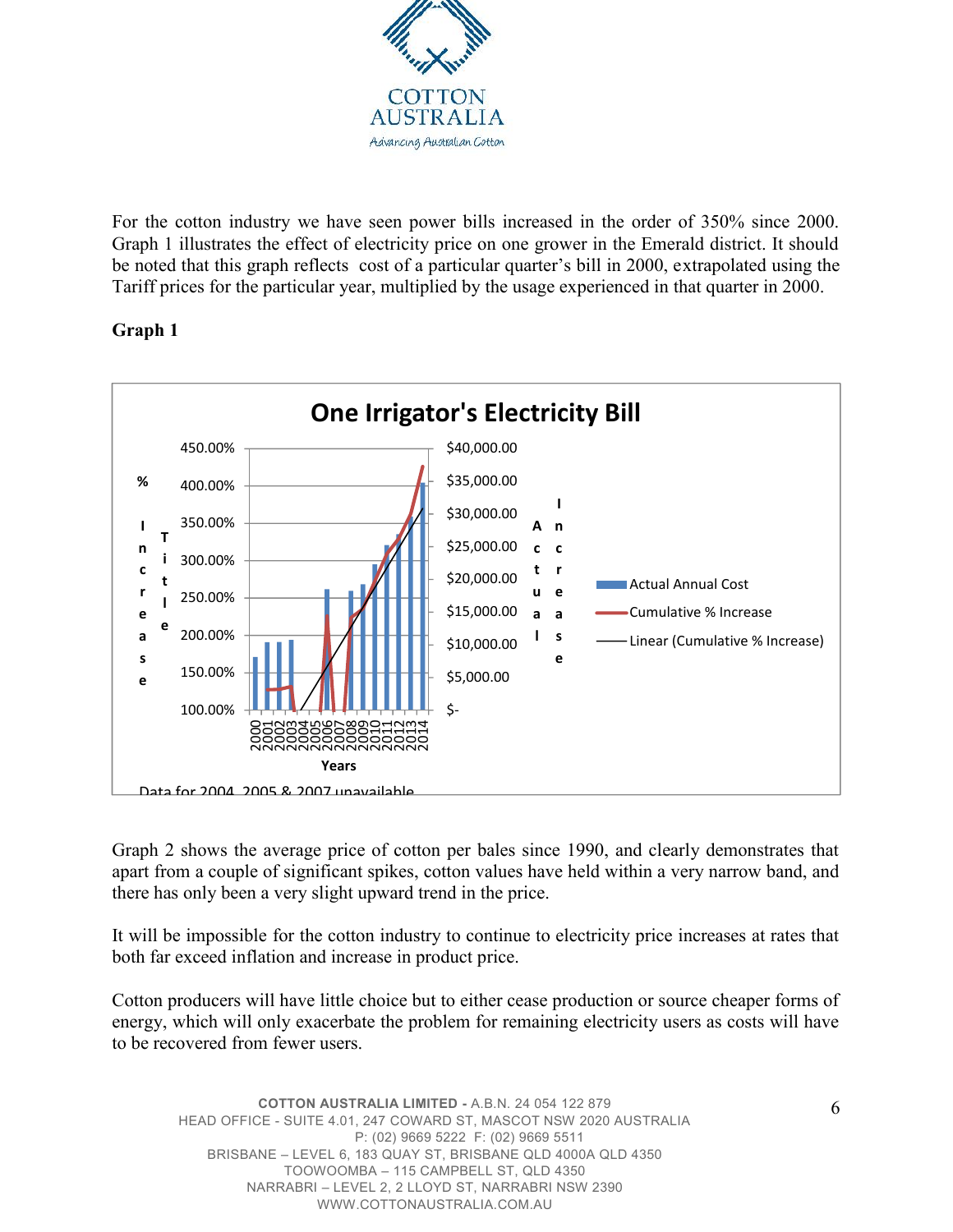

**Graph 2** Australian Cash Cotton Prices - Historical for Perspective



**Recommendation 1:** That the QCA recommend to the State Government that it should call for a thorough, joint Federal/State Review of the electricity pricing framework.

### *The QCA's modelling of the impact of the recommended price increases has been totally inadequate.*

It appears to Cotton Australia that the QCA's modelling of the impact on recommended prices is inadequate as Section 7.4 fails to address the impacts felt by customers using the popular farming and irrigation tariffs.

While some data is included in the Appendix C, nothing has been provided to put the significant price increases in context in terms of their impact on profitability.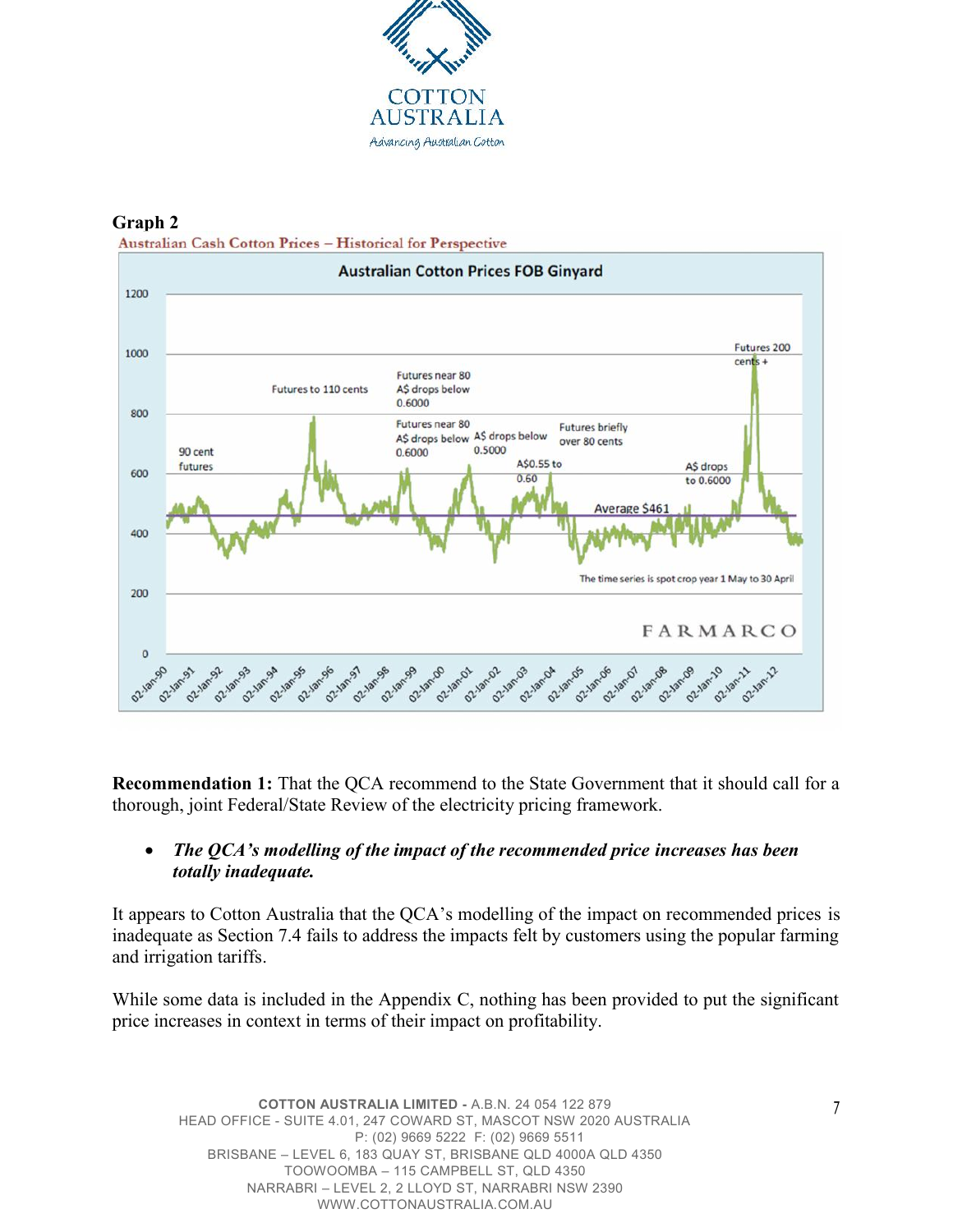

It is not uncommon for some of our growers to have annual electricity bills in excess of \$100,000, and 17.5% increases may well be the difference between a profitable and unprofitable business.

If QCA is to take into account the financial impact on electricity users, then for business customers, it must consider the likely impact on profitability. The measure should also be cumulative, taking into account the impact of other State Government controlled services such as SunWater water delivery charges.

**Recommendation 2:** QCA undertake a robust analysis of the impact on price increases on the business profitability of business electricity users, and the analysis includes the effect of all State controlled price increases.

#### *There is no incentive in the non-obsolete tariffs to encourage off-peak, despite the fact that many irrigators have designed and installed their systems to maximise the use of off-peak power.*

Cotton Australia is very disappointed in the lack of incentive for off-peak use in the non-obsolete tariffs that QCA is recommending users to transition to.

Cotton Australia detailed in its previous submission to this inquiry the three broad use patterns of cotton irrigators reliant on electricity.

A large number of cotton irrigators have designed, invested in and installed irrigation systems with the express purpose of maximising use of off-peak or shoulder electricity.

This means that have built machines with larger deliver capacity, than what would be required if the plan was to pump 24 hours per day.

For decades electricity users have been encouraged to support-off peak, and it certainly makes sense that there should be a considerable difference in network costs between peak and off-peak, particularly when the electricity industry strongly argues that a high percentage of network charges result from the expectation that the industry can meet extreme peak demand.

It is clearly the case that the 'extreme peak" demand would even be higher if irrigators currently using off-peak migrate to peak.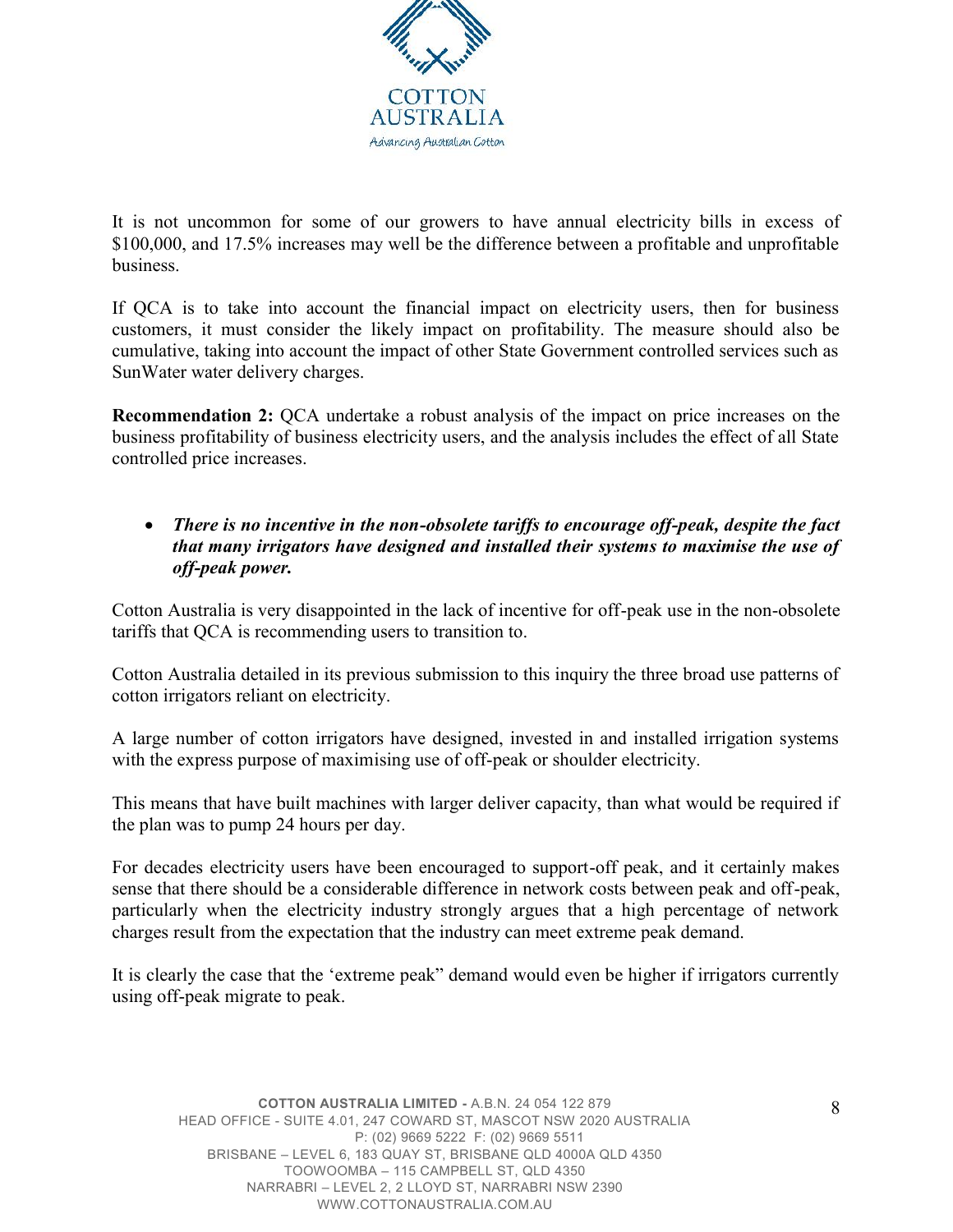

The recommended differential of less than 4 cents/kw (Tariff 22), simply is inadequate to encourage off-peak use, and Cotton Australia strongly believes that it is not cost reflective.

**Recommendation 3:** That the Queensland Government instructs the QCA to fully investigate the true cost differential between peak and off-peak electricity supply, and establish tariffs which reflect these true differentials.

 *While the recognition of a seven-year transitional period at least demonstrates that the QCA has some appreciation of the potential impact of tariff reform, seven years is entirely inadequate given the effective service life of equipment that has been invested in to best much the tariff structures that were available at the time of installation.*

Cotton Australia recognises that it is a difficult task to set a robust transition time-frame. In our previous submission Cotton Australia argued for a 20-year transition period as it roughly reflected the likely effective life of electrical pumping infrastructure. Others argued for the Australian Tax Office (ATO) depreciation period of 12 years, and QCA while accepting this argument as valid chose to discount it to seven-years, on the basis that most of the installed infrastructure would have used up some of it ATO determined life.

It is clear that determining a reasonable life will not be precise, but Cotton Australia strongly urges the QCA to adopt the ATO measure as it is a mid-point between the real expect life of the infrastructure (used by irrigators when assessing their investment  $-20$  years), and the partly written-off life adopted by QCA in this draft recommendation.

The truth of the matter is most irrigation infrastructure will still have an effective life well in excess of 12-years, but Cotton Australia is prepared to concede that using the ATO figure is transparent and relatively robust.

**Recommendation 4:** That QCA adopt the use of a12-year Transition period based on the ATO's determination of the estimated life of irrigation infrastructure.

 *Regardless of the transition period, any move to force "large" irrigation customers onto demand charges, will simply force those users "off the grid" and have them adopt alternative energy sources, leading to "stranded" electricity supply assets.*

Cotton Australia's previous submission provided significant detail on the impact of "large" users being force from their existing irrigation and farming tariffs, to tariffs 44, 45, and 46.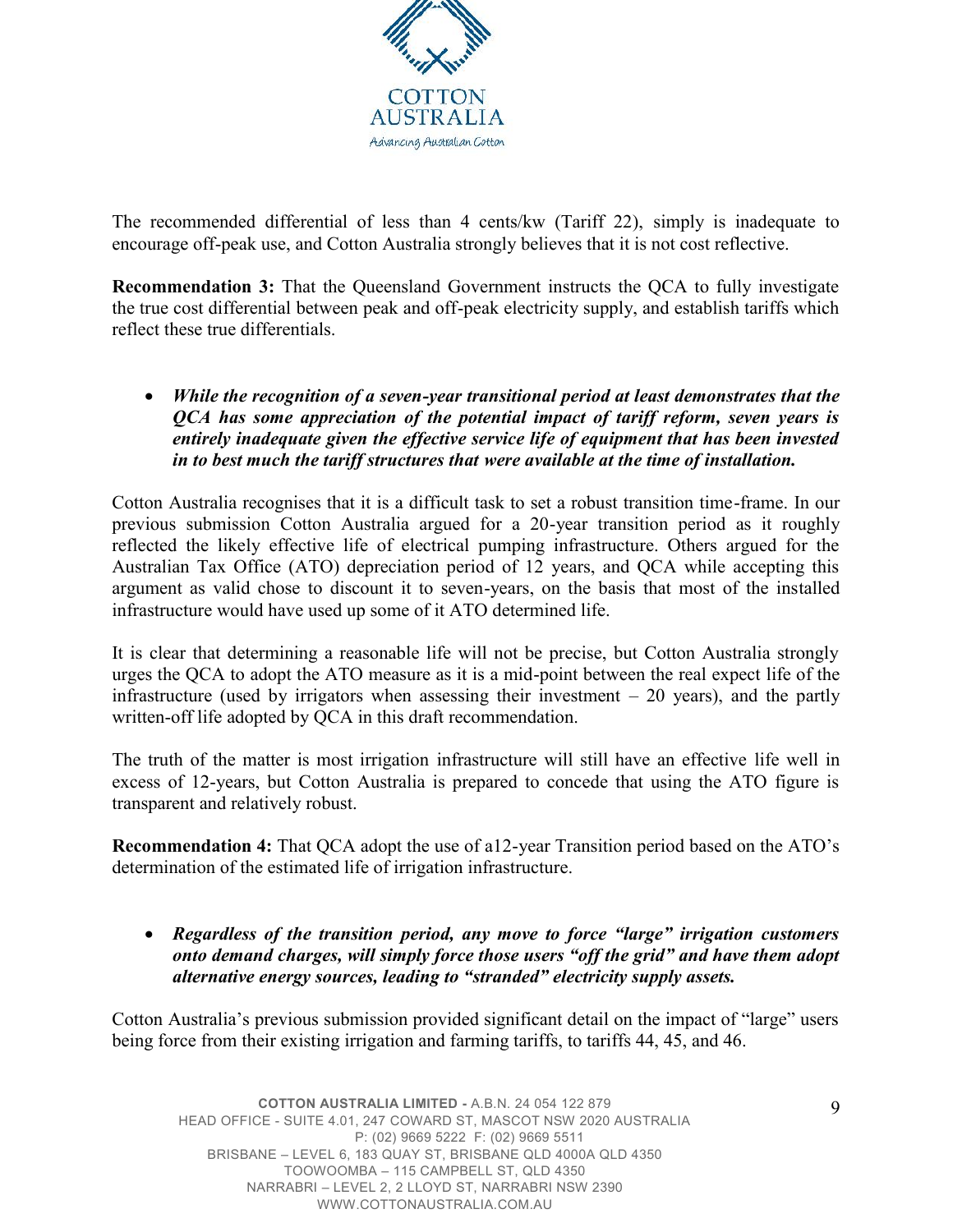

In almost all cases examined and included in our previous submission, the adoption of demand based tariffs would see an immediate escalation in electricity costs of between 200% and 300%.

If forced on irrigators they will have no choice but to immediately transition to other, off-grid energy sources, not only at a significant cost to themselves, but at a cost to the energy suppliers and distributors as they will be left holding "stranded assets".

There appears to be a view within the QCA that the impact will not lead to an exodus off the grid, but Cotton Australia is not exaggerating when it claims that that is what will happen.

The intermittent and unpredictable nature of electricity use by most "large" irrigation users may make them unattractive customers to the electricity industry, but if this industry wants to get a return from its existing investments in servicing these customers then they and the QCA must develop a tariff structure that meets both the needs of "large" irrigation users and the energy industry.

**Recommendation 5:** That the QCA, electricity suppliers and irrigators develop tariffs attractive to "large" users, whose primary use of electricity is to pump available river flows when they occur, acknowledging that these flows are both intermittent and unpredictable in nature.

### *The inclusion of a "headroom" allowance in Ergon area defies rational explanation, and undermines the intent of the Universal Tariff Policy and should be scrapped. It is an unjustifiable 5% impost.*

The inclusion of the 5% "headroom" allowance in the Ergon area, to encourage competition, appears to be nothing more than a 5% "free-kick" to Ergon. The reality is that the nature of the Universal Tariff Policy makes it highly unlikely that the Ergon area will be attractive to competition and consumers even with a 5% "headroom" allowance. That being the case, it will fail to deliver competition, but will provide Ergon with a "bonus" and unjustifiable extra profit margin.

The concept of providing a "headroom" allowance to stimulate competition appears dubious in any jurisdiction. Basically the argument appears to be – "Let's artificially inflate prices, that will attract competitors to the business, they will then offer discounts on the artificially inflated prices to attract customers, the customers will then enjoy the benefit of competition, by receiving discounted prices – which still maybe higher than if the "headroom" allowance was not applied."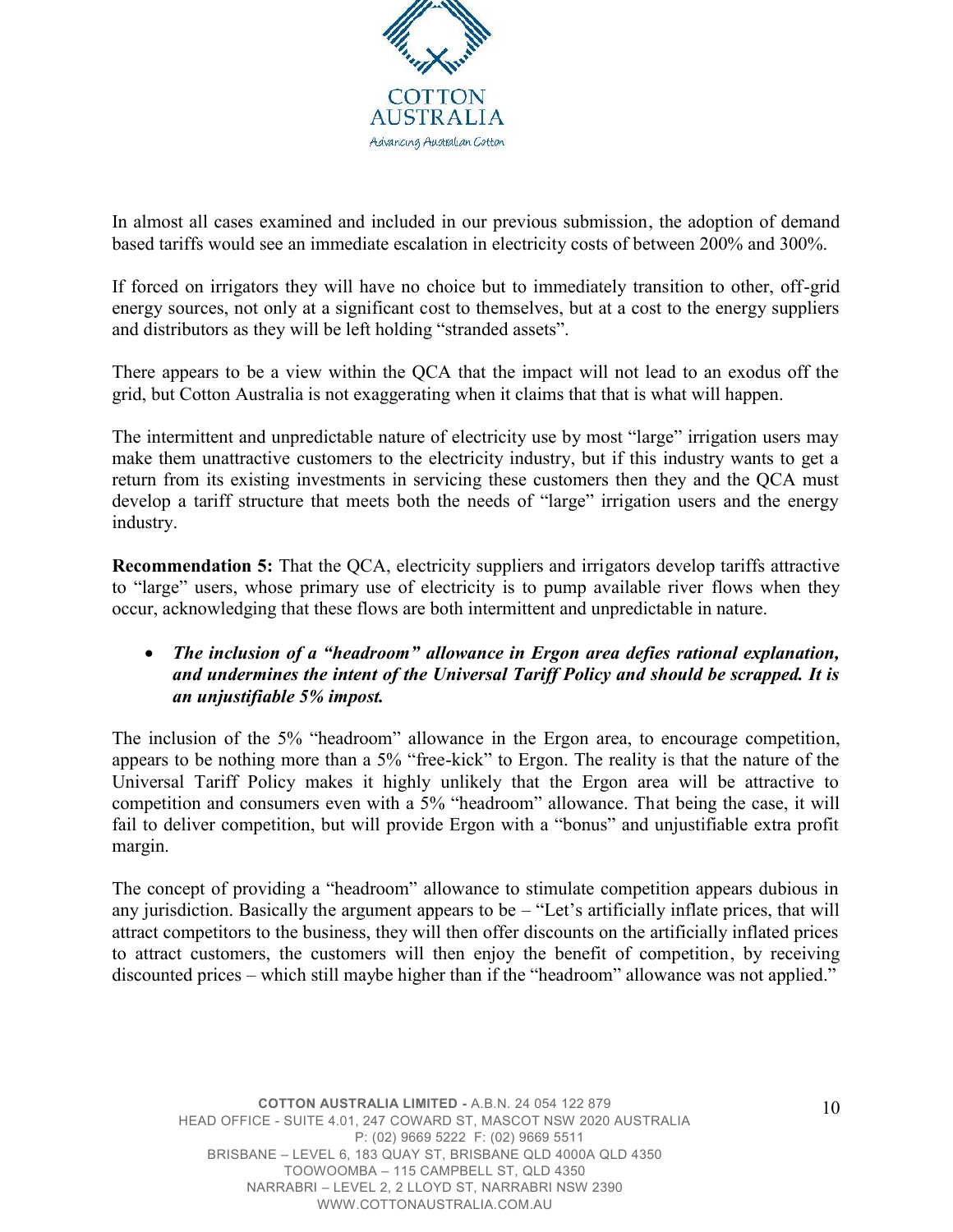

This is just another form of a consumer store, inflating prices prior to having a discounted "sale", where consumers are effectively duped into paying full price. Such actions should be and are roundly condemned, as should be the QCA "headroom" allowance.

**Recommendation 6:** That the QCA removes the "headroom" allowance from its pricing recommendations, as it is a flawed and "dishonest" pathway towards improved competition.

#### *A more effective way to foster completion would be to direct the current government subsidy from Ergon retail, to Ergon network, which would give other retailers the opportunity to compete.*

If QCA sees merit in attempting to foster competition within the Ergon area, while maintaining the benefits of the Universal Tariff Policy, then it should recommend that the current Queensland Government subsidy paid to Ergon Retail, be redirected to Ergon Network.

This would remove the competitive advantage Ergon retail gets from receiving the subsidy, and provide a more level playing field for retail competitors.

**Recommendation 7:** That the QCA recommend that the Queensland Government redirect its current subsidy payment from Ergon Retail to Ergon Network, as a cost neutral way of encouraging competition within the Ergon area at a retail level.

#### *The inclusion of an "escalation" component of 25%, to encourage transition from obsolete tariffs is unjustified, and in fact will only lead to unsustainable electricity prices, resulting in irrigation users swapping to alternative energy sources and causing the "stranding" of electricity supply assets.*

Cotton Australia strongly opposes the inclusion of the 3.5% "escalation" charge, which accounts for approximately 25% of the proposed increase of 17.5% for most of the tariffs used by irrigation and farming customers.

It appears to be a very cruel and blunt instrument, given the massive 17.5% proposed increase on top of the previous year's increases that have been detailed in this submission.

Cotton Australia strongly argues that an adoption of the escalation charge will only encourage irrigators to go off-grid sooner, and as such believe its introduction will be counter-productive and rather than help meet cost reflectivity, will make it harder for suppliers to recover costs because consumption will drop further.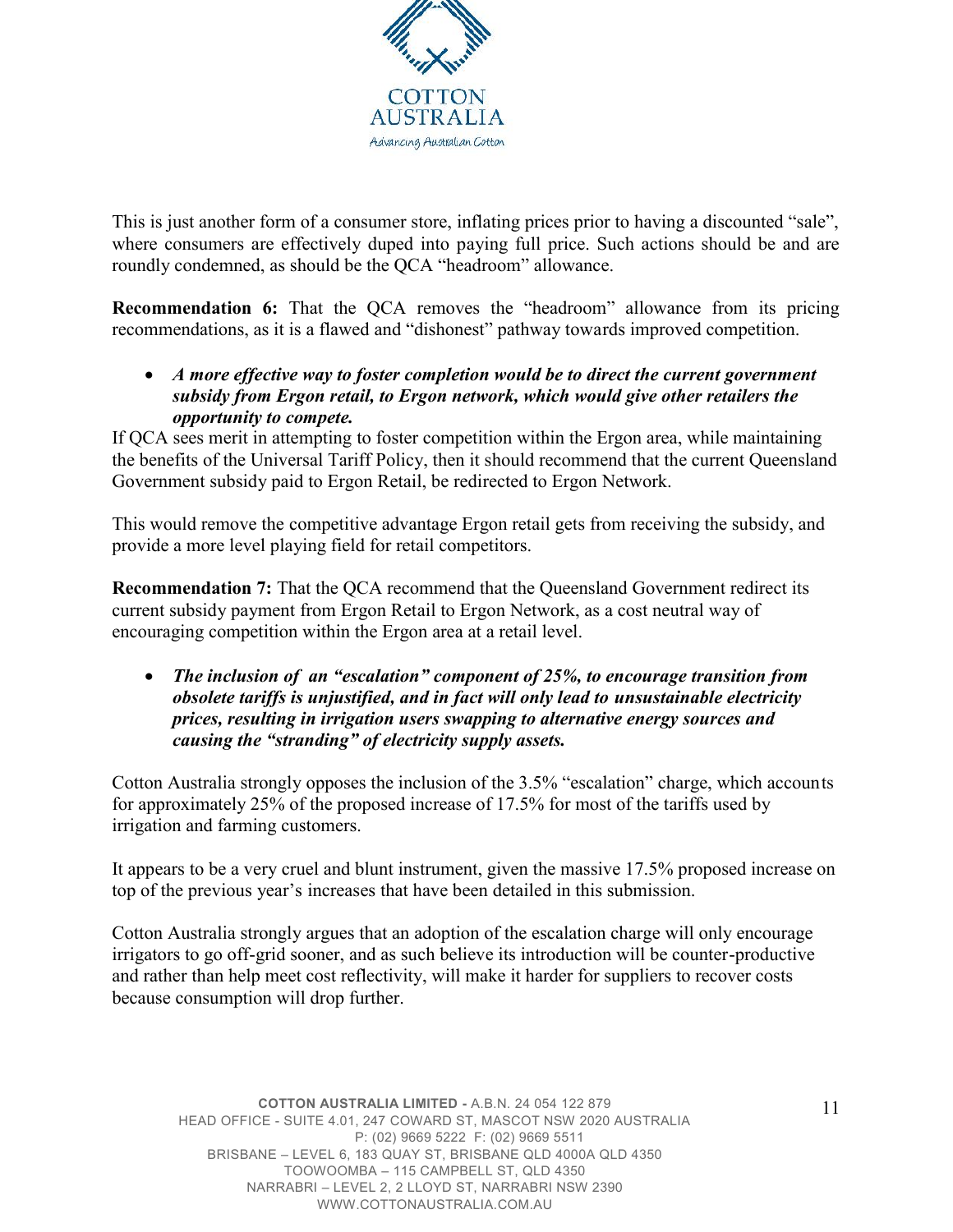

**Recommendation 8:** QCA removes the escalation charge for 2013-14, and prior to the next electricity price setting thoroughly models the impact of increase prices on business profitability, and user behaviour when faced with increased charges, and take into account those finding when next considering the implementation of "escalation".

### *If adopted "Site-Specific" charges for Very Large customers will make regional cotton gins completely uneconomic, putting the industry's \$1 Billion contribution to the Queensland economy at risk.*

Cotton Australia is very concerned that if the concept of "Site-Specific" network charges are adopted for "Very Large" customers, it will have a disastrous impact on a number of regional business, that must be located where they are to service particular industries.

One cotton ginning company operating in south-west Queensland has received the following advice from Ergon estimating the likely cost impact on site-specific network charges for four of its sites – **Table 1**:

| Gins           | <b>Current</b><br>Retail<br><b>Tariff</b> | Forecast 2012-<br>13 Bill (Current<br>Tariff) | <b>Forecast 2012-13</b><br><b>Bill (Site Specific</b><br>Tariff) | Change in<br><b>Bill</b> | %<br><b>Increase</b> |  |
|----------------|-------------------------------------------|-----------------------------------------------|------------------------------------------------------------------|--------------------------|----------------------|--|
|                | 48                                        | \$600,411                                     | \$1,202,162                                                      | \$601,750                | 110                  |  |
|                | 48                                        | \$588,864                                     | \$1,445,070                                                      | \$856,206                | 145                  |  |
| $\overline{3}$ | 48                                        | \$271,882                                     | \$819,422                                                        | \$547,540                | 201                  |  |
| 4              | 48                                        | \$554,198                                     | \$1,387,192                                                      | \$832,994                | 150                  |  |

## **Table 1**

As can been seen in the above table increases of between 100% and 200% are expected, and these will be unsustainable for these established industries that play a pivotal role in supporting the Queensland cotton industry.

While the opportunity to access "Site Specific" network charge might be justified, particularly for new or expanding businesses, access to a Universal Tariff must be maintained for regional Queensland so businesses are not deterred from servicing regional and remote Queensland.

Once again it must be recognised that business have been invested in on the basis of the tariff structure of the day, and it would be grossly unfair to change the tariff structure after the decision to invest has been made.